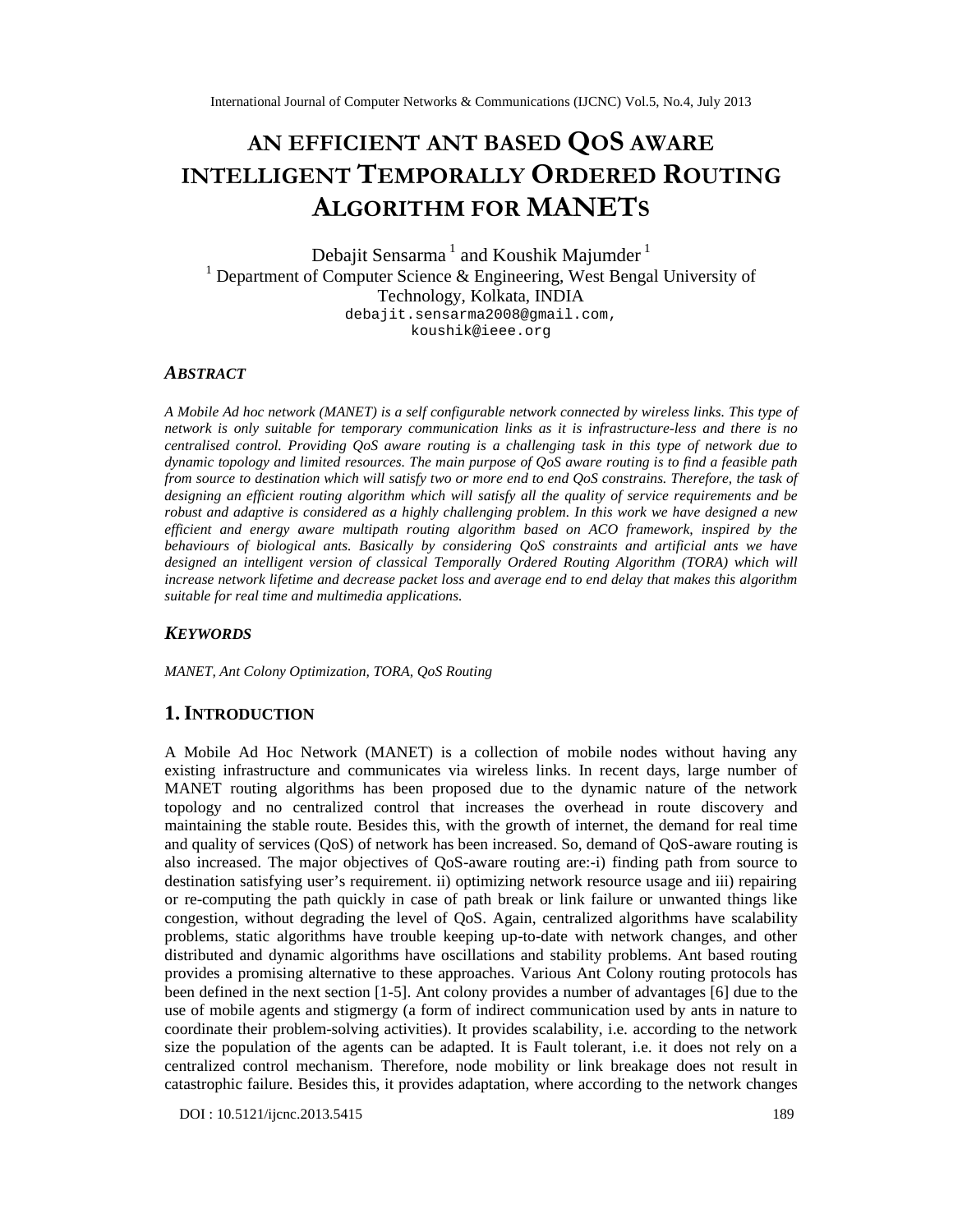agents can change, die or reproduced. Speed is achieved, because network topology change can be propagated very fast. Agent acts individually, independent of other network layers, so it gives modularity. Also, autonomy is provided because little or no human supervision is required. It also provides parallelism, i.e. agents operate in parallel. However, besides these advantages, one of the biggest difficulties with ant colony algorithms applied in network routing area is that multiple constraints often make the routing problem intractable [7].

The proposed algorithm is a QoS aware multipath on-demand routing algorithm. The advantage of this proposed scheme is that, it supports energy efficient multipath routing as well as taken care of the QoS constraints-delay, bandwidth, energy and drain rate which is very essential for multimedia applications.

The paper is organized as follows: Section 2 illustrates the basic idea behind ant colony optimization. Section 3 of this paper gives the brief information about some related works with this research work. Section 4 describes Temporally Ordered Routing Algorithm (TORA). In section 5 mathematical models are described and in section 6 the proposed algorithm combining the idea of ACO and TORA is illustrated. Section 7 explains the performance analysis. Concluding remarks and future works are given in Section 8.

# **2. ANT COLONY OPTIMIZATION**

The ant colony optimization (ACO) meta-heuristic is a generic problem representation and it is based on the behaviour of ants. It adopts real ant's foraging behaviour. Ants initially start random walk when multiple paths exist between nests to food. They lay a chemical substance called pheromone during their food searching trip as well as their return trip to the nest. Pheromone serves as route mark, which the ants follow. Newer ants will take that path which has higher pheromone concentration and also the pheromone concentration of that path will increase by the time. This is an autocatalytic effect and this helps the solution to be emerging quickly [1].

Some properties characterizes ACO instances for routing problems, they are

- a. In a network where the topology changes dynamically, highly adaptive routing is necessary. Also, in the network without any centralized control, due to node mobility the link can be broken any time and the communication may be lost. If multiple paths exist between source and the destination, one path lost cannot effect the communication, because anyone of the existing paths can be used for routing. ACO provides both the traffic-adaptive and the multipath routing.
- b. It is necessary to choose a path for routing which satisfies both the required constraints for routing and for this, some previous information are needed and based on the newer and the previous information the path is chosen. In ACO, both the passive and active information are gathered and monitored.
- c. ACO uses the stochastic components for routing.
- d. ACO does not allow local search estimates to have global impact for the required solution. In ACO no routing information has to transmit to neighbour or all the nodes.
- e. ACO does not set paths like other greedy shortest path schemes, at the time of path set up it also taken care of load balancing. So, it taken care of the link quality also.
- f. Another important aspect is parameter setting. It is done by ACO in less sensitive way.

Figure 1 illustrates the behavior of ants. A set of ants moves along a straight line from their nest S to a food source D (Figure 1a). At a given moment, an obstacle is put across this way so that side (A) is longer than side (B) (Figure 1b). Now, the ants have to decide which direction they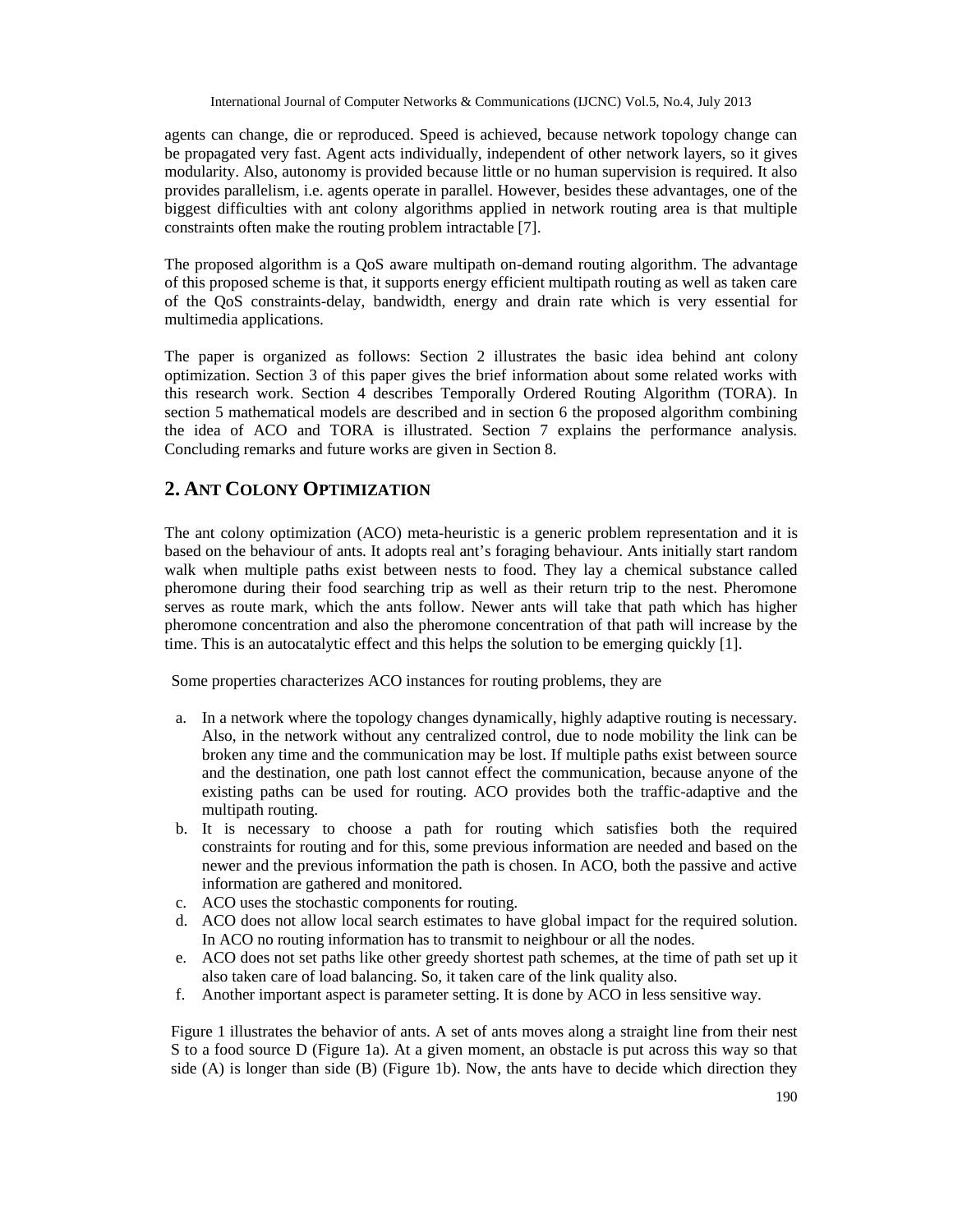will take: either A or B. The first ones will choose a random direction and will deposit pheromone along their way. The ants taking the way SBD (or DBS), will arrive at the end of the obstacle (depositing more pheromone on their way) before those that take the way SAD (or DAS). So, pheromone intensity of route SBD becomes greater than that of route SAD. So, the ants choose the path SBD (Figure 1c). The ants will then find the shortest way between their nest and the food source.



**Fig. 1.** Behavior of ants for searching the food from S to D

In most cases, an artificial ant will deposit a quantity of pheromone represented by  $\overline{\phantom{a}}_{i,j}$  only after completing their route and not in an incremental way during their advancement. This quantity of pheromone is a function of the found route quality.

Pheromone is a volatile substance. An ant changes the amount of pheromone on the path  $(i, j)$ when moving from node i to node j as follows:

$$
i,j = \cdot i,j + i,j \tag{1}
$$

Where  $0 < \rho < 1$  and  $\rho$  is the pheromone evaporation factor which avoids infinite increment of pheromone which may leads to stagnation of the route

At one point i, an ant chooses the point  $j$  (i.e. to follow the path  $(i, j)$ ) according to the following probability:

$$
P_{i,j} = \frac{(\tau_{ij})^{\alpha} . (\eta_{ij})^{\beta}}{\sum_{i,k \in C} (\tau_{ik})^{\alpha} . (\eta_{ik})^{\beta}}
$$
(2)

Where,

.

 $_{i,j}$ : is the pheromone intensity on path (i, j).

 $_{i,j}:$  is the ant's visibility field on path ( i, j)(an ant assumes that there is food at the end of this path).

and : are the parameters which control the relative importance of the pheromone intensity compared to ant's visibility field.

C: represents the set of possible paths starting from point  $i$  (( $i, k$ ) is a path of C).

Like real pheromone the artificial pheromone decreases over time for fast convergence of pheromone on the edges. This happen in ACO according to the following formula:

$$
_{i,j} = (1-q). \t i,j \t q \in (0,1] \t (3)
$$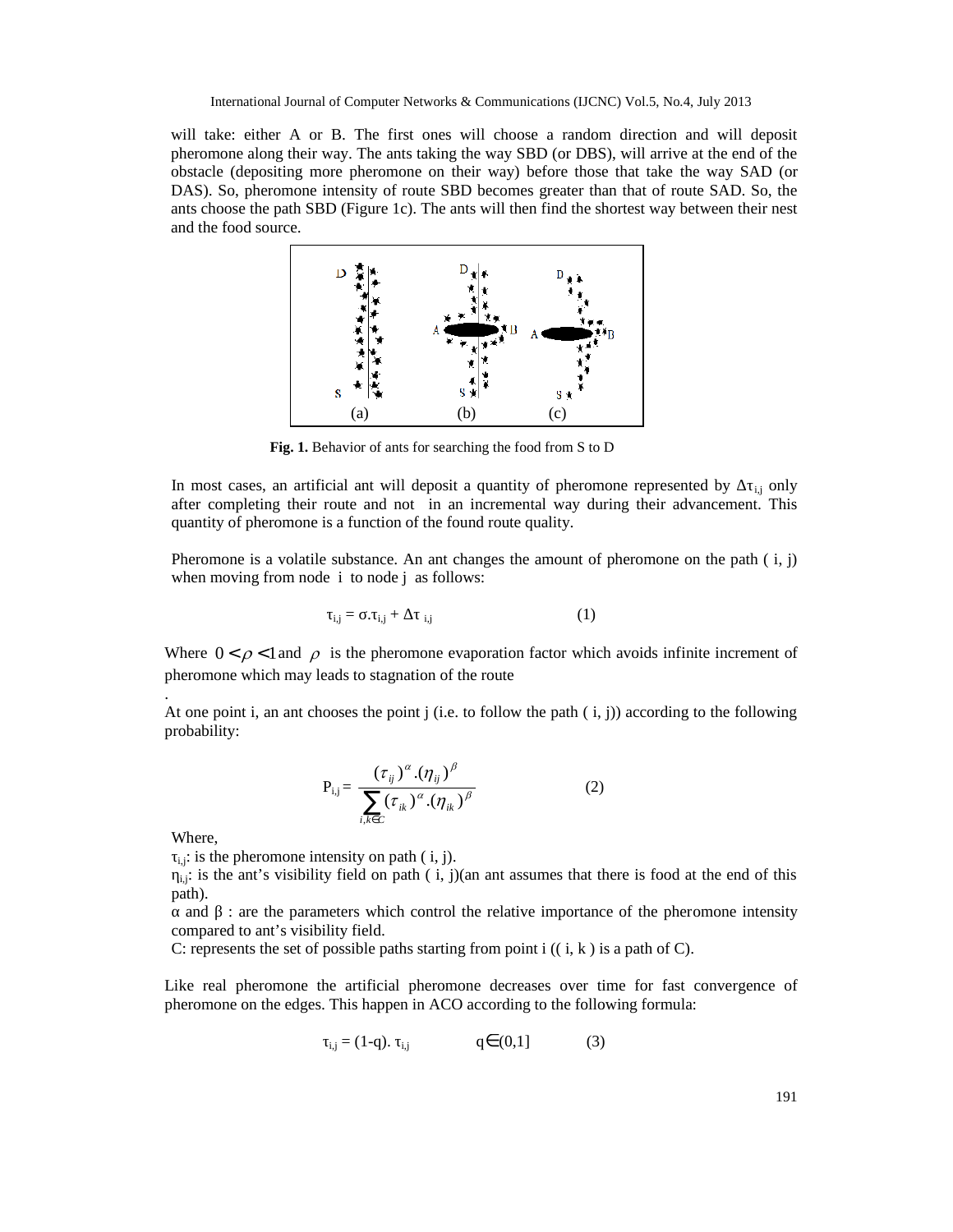# **3. RELATED WORKS**

An Ant Colony-based Multi Objective Quality of Service Routing for Mobile Ad hoc Networks [5] proposed by P. Deepalakshmi et al. is an ant-based multi-objective on-demand QoS routing algorithm for mobile ad hoc network. Here, Link failure is detected quickly as node uses updated view of the network with positive and negative feedback. As it is a multi-path routing algorithm, therefore, it supports node mobility in a better way. The main drawback of this approach is, at the time of route discovery, it only considers delay, throughput and jitter as the QoS metrics but other network layer or MAC layer metrics are not considered for achieving more stable route and high throughput. Furthermore, congestion issues like flow control in the network are not considered and packets may be lost due to the absence of proper flow control mechanism. Also, admission control and resource utilization are not taken into account. Lastly, the MAC layer collision is not considered, which causes the degradation of efficiency of the network.

S. Kanan et al. proposed Ant Colony Optimization for Routing in Mobile Ad-Hoc Networks [4] which is a multi agent ant based routing algorithm for MANET. This is a new technique increases the connectivity of the nodes during high node mobility and for this the QoS constraints like delay is decreased and packet delivery ratio (PDR) is increased. It mainly focuses on the node mobility by only supporting QoS requirements like delay, PDR etc. which is not sufficient for multimedia application. Other network and link layer metrics have to be considered. There are various other issues. This algorithm uses both proactive and reactive routing. Paths are monitored always, so the overhead is increased in routing. It does not take into account the heterogeneous MANET behavior, where the data rate of each link can be different, so flow control is necessary, which is not noticed here. Consequently, there is a lack of Congestion control. Moreover, in MAC layer as nodes communicate through the shared medium; hence, there is a chance of collision, contention and interference. These problems are not taken into account in this algorithm. Furthermore admission control is not tackled properly for better throughput and efficiency.

Ant Colony Based QoS Routing Algorithm for Mobile Ad Hoc Networks [1] is an on-demand QoS routing algorithm proposed by P.Deepalakshmi et al. This algorithm is highly adaptive in nature and mainly reduces the end to end delay in high mobility cases. This is a good routing scheme when node mobility is high. Here in route discovery the minimum QoS requirements in terms of bandwidth, delay and hop count are considered. But the other QoS constraints i.e. other network layer or link layer metrics like energy, jitter, link stability etc. are not considered here. Furthermore, here link failure is not handled properly. One disadvantage of TCP is that, it treats the link failure as congestion in the network. This phenomenon is not taken into account here. MANETs are heterogeneous in nature, so data rates are different for each link. Thus, when the source node sends Route\_Request\_Ant to all its neighbors, it does not take the data rate into account. Hence, flow control between the nodes is not considered here which might cause congestion in the network. Nodes in MANET communicate with each other through a shared medium. Thus, packet collision can occur in MANET. As a result, packet loss rate is increased, which degrades the throughput. Moreover, interference of channel is not considered separately and admission control is not taken into account which is useful for proper resource utilization.

S.B.Wankhade et al. proposed an on-demand routing algorithm, Route Failure Management Technique for Ant Based Routing in MANET [2]. This algorithm is inspired by the ant colony routing algorithm. Route failure management is the main key of this algorithm. Authors have shown that it has good maintenance scheme and it supports good packet delivery ratio (PDR) with less packet drop and delay. In this technique, at the time of route discovery, only delay, bandwidth, hop count, PDR are taken into account but other network layer metrics or link layer metrics like throughput, jitter, node buffer size etc. are not taken into consideration. Here, in route updation phase, multiple routes are found and in maintenance phase, fuzzy logic is used to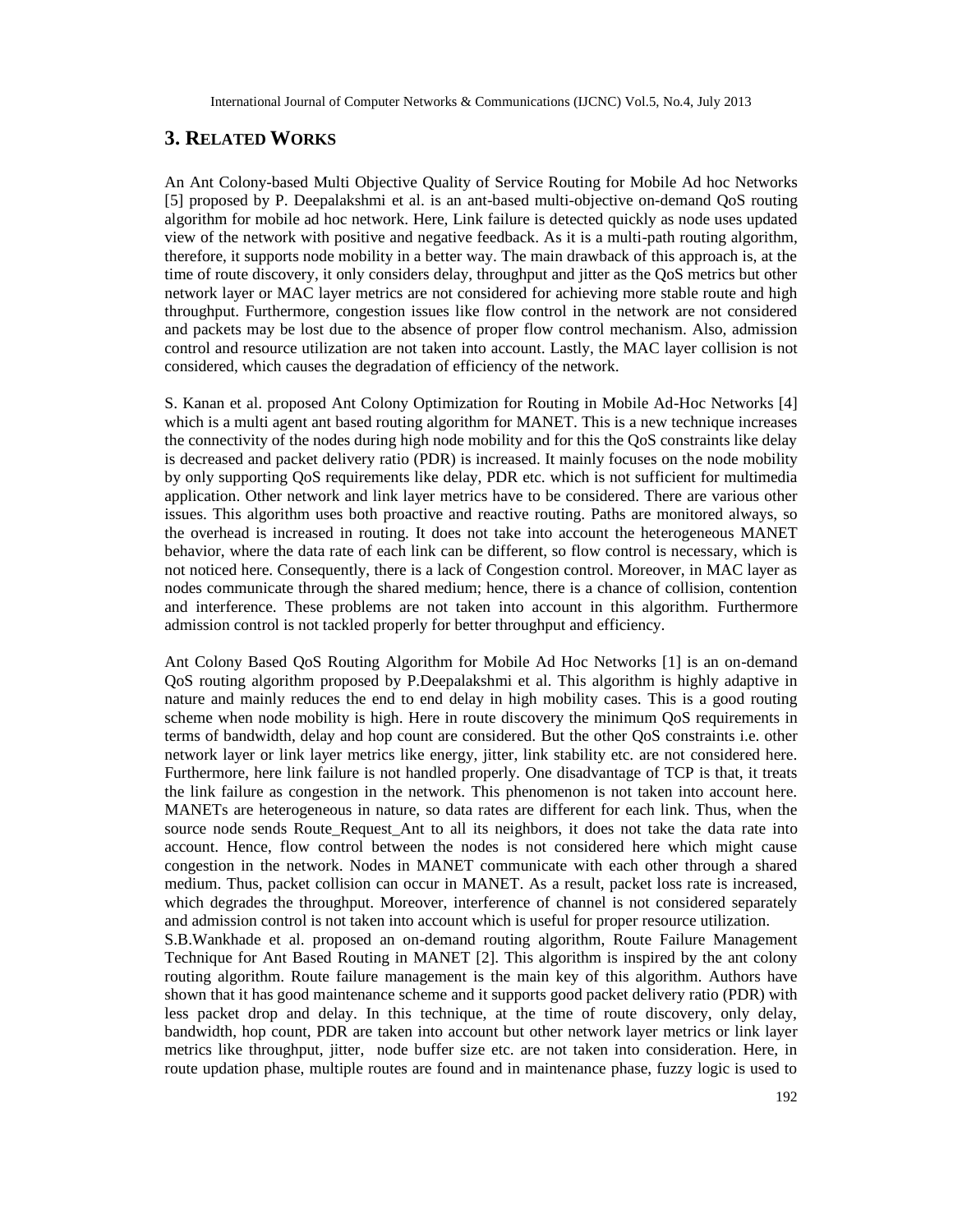find Link Stability Coefficient. So, a small overhead is involved with route updation in some time interval. Furthermore, here flow control is not handled explicitly, so when source generates HANT it does not takes into account the data rate of the link in heterogeneous MANET. Packet collision and channel interference also are not considered. The computation of fuzzy logic in the node may cause premature death to the nodes due to the limited energy of the nodes. For real time and multimedia communication only improvement of packet delivery ratio is not sufficient, because end to end delay, processing delay at each node and also other QoS constraints affects the throughput.

Ant Based Dynamic Source Routing Protocol to Support Multiple Quality of Service (QoS) Metrics in Mobile Ad Hoc Networks [3] proposed by R. Asokan et al. and it performs well in route discovery phase with dynamically changing topology and produces better throughput with low delay variance. This algorithm performs well in case of dynamically changing topology. But it considers only some of the network layer metrics like delay, jitter, energy and throughput. But, only these constraints are not sufficient for real time applications as other network layer or MAC layer metrics are also necessary. In this routing protocol the packet header size is increased with increasing route length due to its source routing nature. Consequently, the routing overhead is also increased. Again flooding of route request may potentially reach all nodes in the network, so bandwidth wastage increases and efficiency degrades. Besides this, it is a collision and contention prone routing protocol. Thus, packet delivery ratio decreases, congestion increases and throughput also become very poor in case of multimedia communication.

Some of the above ant based routing algorithms are hybrid and some of them are on-demand. Our proposed algorithm is ant based and it is an on-demand routing algorithm which supports multipath routing and takes the advantages of both ACO and TORA. This algorithm unlike the above algorithms is based on link reversal concept and it uses destination sequenced routing. Here, nodes only need to know the information about their one hop neighbors. The main advantage is, control messages are localized to very few numbers of nodes where link breakage or topology changes occur. Here link failure is handled very efficiently. Another case, when network partition occur this algorithm is able to detect the partition and erase all invalid routes. The above discussed existing algorithms have not focused on this issue. It also considers the node drain rate as a QoS constraint, which is a very important QoS constraint for avoiding congestion in the network. Moreover, this algorithm selects only those nodes for routing which satisfy the energy constraint.

A detailed literature survey on ant based QoS aware routing and their comparative analysis in MANET can be found in our previous work [8].

# **4. TEMPORALLY ORDERED ROUTING ALGORITHM (TORA)**

Temporally Ordered Routing Algorithm (TORA) is first proposed by Park and Corson [9]. It is a highly adaptive, distributed, source initiated on-demand routing protocol based on a link reversal algorithm. It finds multiple loop free paths from source to destination. The main feature of TORA is that the control messages are localized to a very small set of nodes near the occurrence of the topological change and to achieve that, nodes maintain routing information about adjacent nodes. The protocol performs three main functions: route creation, route maintenance, and route erasure. These three functions are facilitated by the use of three different control packets: query (QRY), update (UPD), and clear (CLR) packets. When a node requires a route to a destination, route creation is initiated where QRY and UPD packets are used to establish directions on previously undirected links. This establishment of links results in a destination-oriented directed acyclic graph (DAG) where any packet sent will reach the destination as it is the only node with no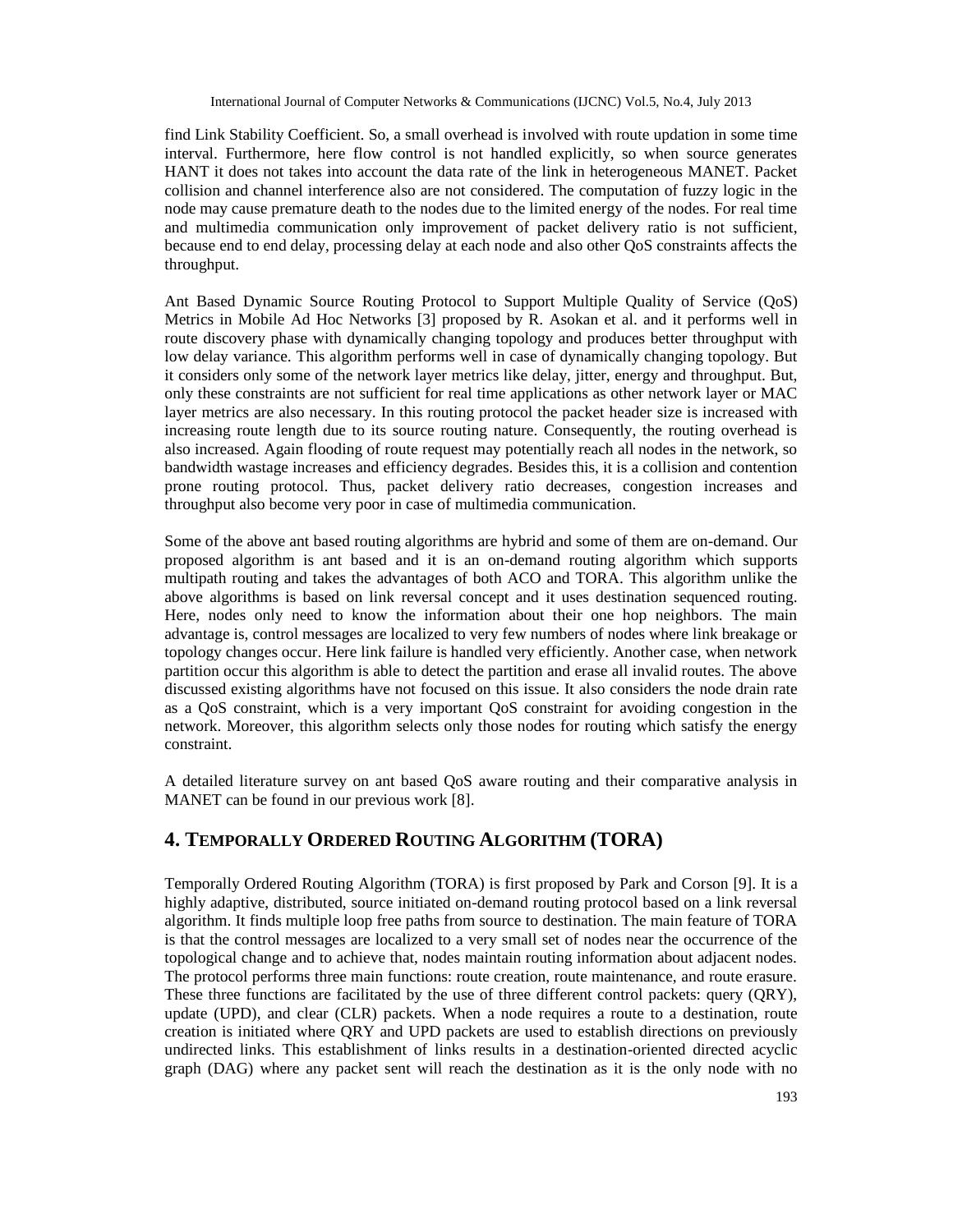downstream links. Topological changes caused by node mobility may cause a node to lose all of its downstream links and hence its route to the destination. With the use of UPD packets, route maintenance ensures that the DAG is re-established to become destination-oriented within a finite time. In the event that a network partition is detected, route erasure uses CLR packets to ensure that all invalid routes are erased by setting all links in the partition to be undirected. Each node  $i\in$ N has a height represented by as a quintuple:  $H_i = (\tau_i, \text{oid}_i, r_i, \delta_i, i)$ , where i)  $\tau_i$ : A time tag indicating the time of link failure represents the reference level. ii)oid<sub>i</sub>: Originator-id, id of node that defined the reference level.  $iii$ <sub>r</sub>: 1 bit used to divide each reference level into 2 sub-levels. iv)  $\delta_i$ : Integer used to order nodes with respect to a unique reference level and v) i: Unique identifier of the node. The height of the node is defined by two parameters: a reference level and a delta with respect to the reference level. The first three values in the quintuple represent the reference level while the last two values represent the delta. Each node i (other than the destination) maintains a link-state array with an entry LS<sub>i</sub>, for each link (i, j)  $\in$  L, where j is a neighbor of i. The height of node i,  $H_i$  and that of its neighbor j,  $HN_{i,j}$  determines the direction of the links, and is directed from the higher node to the lower node. If node i has a non-NULL height, it labels the link  $LS_{i,j}$  as i) Upstream (UP), if a neighbor j has a height higher than that of node i. ii) Downstream (DN), if a neighbor j has a height lower than that of node i. iii) Undirected (UN), if a neighbor j has a NULL height. If node i has a NULL height and its neighbor j has a non-NULL height, the link  $LS_{i,j}$  is labeled as downstream (DN) as its neighbor is considered lower. Initially, all links are undirected thus all nodes in the network have a height set to NULL,  $Hi = (1, 1, 2, ..., 1)$ . An exception is the destination id (did) whose height is always ZERO,  $H_{did} =$ (0, 0, 0, 0, did). Each neighbor of the destination  $j \in N_{did}$  sets the height  $HN_{i, did}$  to ZERO,  $HN_{i, did}$  =  $(0, 0, 0, 0, i)$  and labels their link  $LS_{i,did}$  as downstream. When a node i discovers a new neighbor j  $\in$  Ni, it establishes the new link (i, j)  $\in$  L by adding a new height HN<sub>i,j</sub> and link-state LS<sub>i,j</sub> entry for neighbor j. If the new neighbor is not the destination, the height entry is set to NULL,  $HN_{i,j}$  =  $($ <sub>, -</sub>, -, -, i) and the link-state is labeled as undirected. If the new neighbor is the destination, the height entry and link-state is set accordingly.

# **5. MATHEMATICAL MODEL**

For mathematical analysis MANET is represented by a connected undirected graph. Let G (V, E) represents the mobile ad hoc network. Here V denotes the set of network nodes and E denotes the set of bidirectional links. QoS metrics with respect to each link  $e \in E$  is delay (e) and bandwidth (e). With respected to node n  $\in V$ , it is delay (n), energy (n) and drain rate (n) which is the energy dissipation rate of node 'n'. Another QoS metric considered here is hop count. It is important because multiple hops are used for data transmission in MANET. So, it is necessary to find paths with minimum hops. The main motivation of this proposed algorithm is to find path from source to destination which will satisfy the QoS requirements such as delay, bandwidth, energy, drain rate and hop count.

Let, path  $(i, j)$  or R is entire path from node i to j where QoS constraints have to satisfied.

From an arbitrary node i to an arbitrary node j, delay, bandwidth, energy, drain rate and hop count is calculated as-

delay (path (i, j)) or D (R) =  $\sum_{e \in P(i,j)}$  *delay* (*e*) +  $\sum_{n \in P(i,j)}$  *delay* (*n*)

where, delay (path  $(i, j)$ ) is the transmission and propagation delay of the path $(i, j)$  and delay (n) is the processing and queuing delay of node 'n' on path(i, j).

bandwidth(path(i,j)) or B(R)= min  $_{e \in P(i,j)}$  {bandwidth(e)}

where, bandwidth (e) is the available bandwidth of that link on path $(i, j)$ .

energy (path (i, j)) or  $E(R) = \min_{n \in P(i,j)} \{ \text{ energy } (n) \}$ 

where, energy (n) is the residual energy of node 'n' on path(i, j).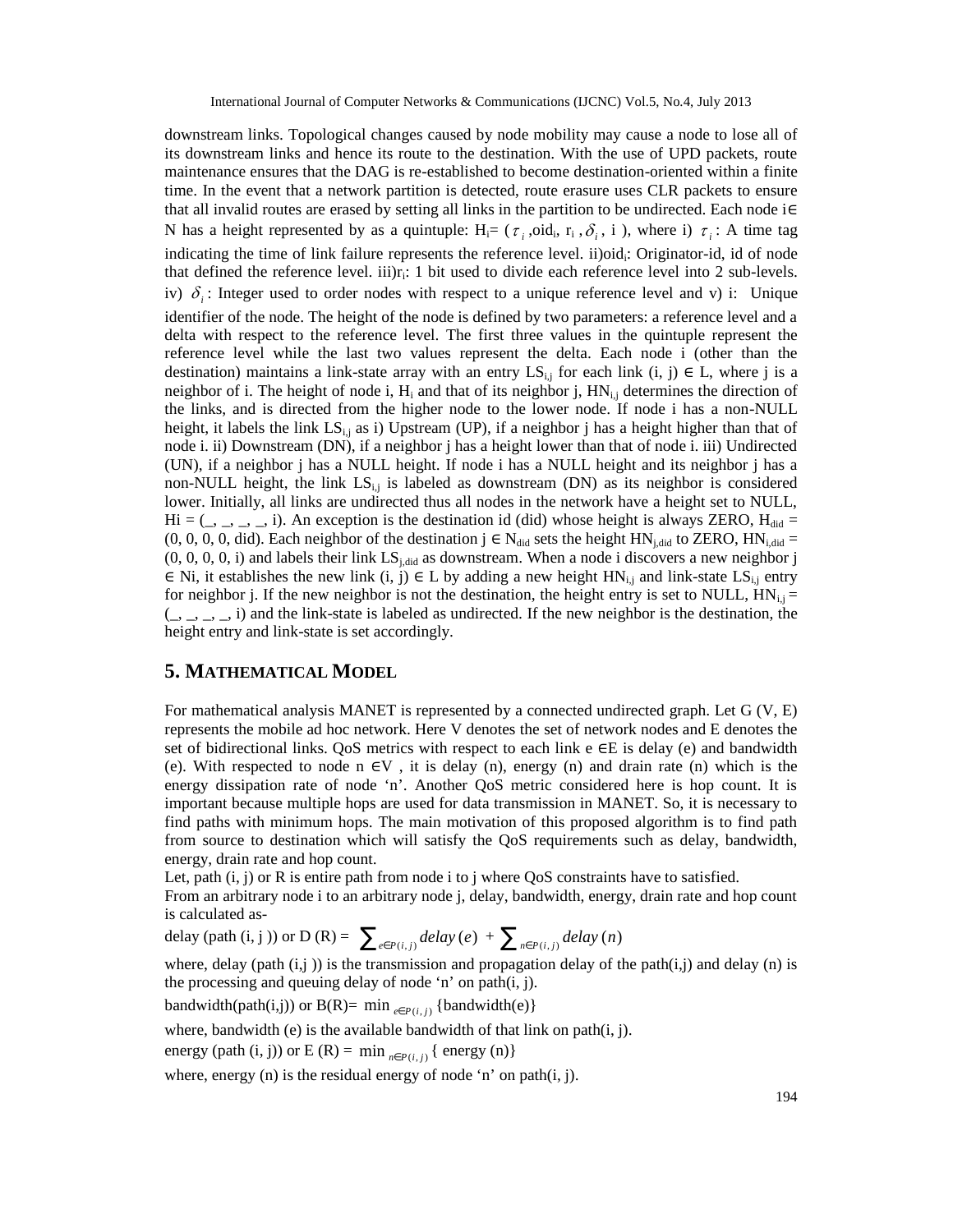drain rate (path (i, j)) or DR (R) = max  $_{n \in P(i,j)}$  { drain rate(n)} where, drain rate (n) is the rate of energy dissipation of node 'n' on path(i, j). hop count (path  $(i, j)$ ) or HC  $(R)$  = Number of nodes in the path.

## **5.1 CALCULATION OF PHEROMONE**

Ant deposits pheromone during traversal of the link for finding a route. The quantity of pheromone it deposited on each link (i, j) along the route R is noted by  $\Delta \tau_{i,j}$  and it is a function of global quality of route R. It is expressed by the following equation-

$$
\Delta \tau_{i,j} = \frac{B(R)^{\lambda_B} + E(R)^{\lambda_E}}{D(R)^{\lambda_D} + HC(R)^{\lambda_{BC}} + DR(R)^{\lambda_{DR}}}
$$
(4)

Here  $_B$ ,  $_E$ ,  $_D$ ,  $_{HC}$  and  $_{DR}$  are the weight factors which indicate the relative significance of the QoS parameters during pheromone update on path (i, j). The quantity of the deposited pheromone is defined only after finding the route.

The pheromone quantity of the link  $(i, j)$  is updated according to the equation  $(1)$ .

## **5.2 CALCULATION OF PATH PREFERENCE PROBABILITY**

Path Preference Probability is calculated in each intermediate node as well as source node upon receiving of QRY Reply\_Ant.

Suppose current node i receives QRY Reply\_Ant from node j for destination d, then the Path Preference Probability is calculated as-

$$
P_{ijd} = \frac{\left[\tau_{ij}\right]^{a_1} \cdot \left[D_{ijd}\right]^{a_2} \cdot \left[\eta_{ijd}\right]^{a_3} \cdot \left[B_{ijd}\right]^{a_4} \cdot \left[E_{ijd}\right]^{a_5} \left[D_{ijd}\right]^{a_6}}{\sum_{k \in N_i} \left[\tau_{ik}\right]^{a_1} \cdot \left[D_{iid}\right]^{a_2} \cdot \left[\eta_{iid}\right]^{a_3} \cdot \left[B_{ild}\right]^{a_4} \cdot \left[E_{iid}\right]^{a_5} \left[D_{R_{ijd}}\right]^{a_6}} \tag{5}
$$

Here  $1, 2, 3, 4, 5$  and 6 are the tunable parameters which control the relative weights of pheromone trails, hop count, bandwidth, energy and drain rate respectively.

 $N_i$  is the set of neighbors of i and k is the neighbor node of i through which a path to destination is known.

The relative metrics are calculated from source i to destination d via j as-

$$
D_{ijd} = \frac{1}{delay(path(i, d))}
$$
  

$$
ijd = \frac{1}{hopcount(path(i, d))}
$$
  

$$
B_{ijd} = bandwidth (path(i, d))
$$
  

$$
E_{ijd} = energy (path (i, d))
$$
  

$$
DR_{ijd} = \frac{1}{drain rate(path(i, d))}
$$

Now, source as well as neighbors has multiple paths from source to destination. The path with higher Path Preference Probability is selected for the data transmission.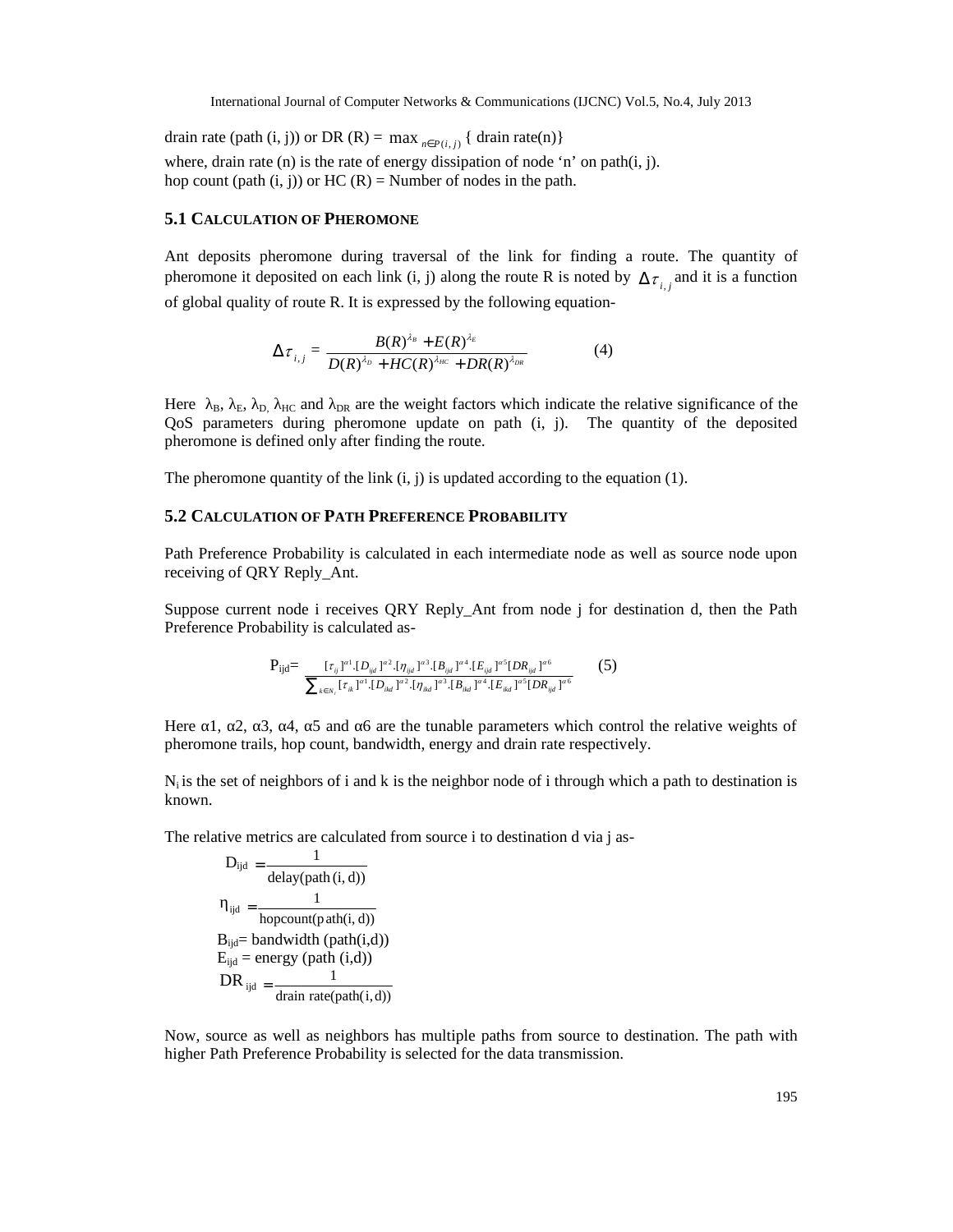# **6. PROPOSED ALGORITHM**

The proposed algorithm is a multipath on-demand routing algorithm. Here QoS constraints-delay, bandwidth, energy and drain rate are considered which are very essential for multimedia applications.

This algorithm has three phases namely route discovery phase, route maintenance phase and route erasure phase. In route discovery phase, multiple paths which satisfy the required QoS constraints are created and stored in the cache. The route with higher path preference probability is selected for the routing. In route maintenance phase, when a node fails to transmit packets, it will check for the alternate route to the desired destination with better path preference probability. If such path exists, it is chosen for the routing. In the next case, if the failure node has no outbound link to other nodes in the network, then it will send an error message to the source and immediately start local link maintenance. All routes going through the failure node are deleted from the cache. In the next step, when source finds the error message, it will check for other alternate route in the cache with next better path preference probability. If it exits, that route gets selected for routing. Otherwise, a new route discovery phase is started. If network partition is detected during route maintenance phase, then route erasure phase is invoked and all invalid routes are deleted from cache.

Each node  $k \in N$  has a height represented by as a quintuple:  $H_i = (\tau_k, \text{oid}_k, r_k, \delta_k, k)$ , where i)  $\tau_k$ : A time tag indicating the time of link failure represents the reference level. ii) oid<sub>k</sub>: Originator-id, id of node that defined the reference level. iii)  $r_k$ : 1 bit used to divide each reference level into 2 sub-levels. iv)  $\delta_k$ : Integer used to order nodes with respect to a unique reference level and v) k: Unique identifier of the node. Each node k (other than the destination) maintains a link-state array with an entry  $LS_{ki}$  for each link  $(k, j) \in L$ , where j is a neighbor of k, L is total number of links. The height of node k,  $H_k$  and that of its neighbor j,  $HN_{k,j}$  determines the direction of the links, and is directed from the higher node to the lower node.  $RR_k$  is route-required flag of node k.

# **6.1. ROUTE DISCOVERY PHASE**

**HELLO** Ant packet: HELLO Ant is broadcasted in every second by every node in the network. It collects available energy, drain rate of neighbor nodes. Based on the size of HELLO\_Ant packet and starting, receiving time, current node will calculate the available bandwidth of the outgoing links.

**QRY Request\_Ant packet:** It consists of request starting time, available bandwidth, source id, destination id, stack of visited node addresses.

**QRY Reply Ant packet:** It consists of hop count, delay, energy, drain rate, bandwidth, source id, destination id, stack of node addresses to be visited.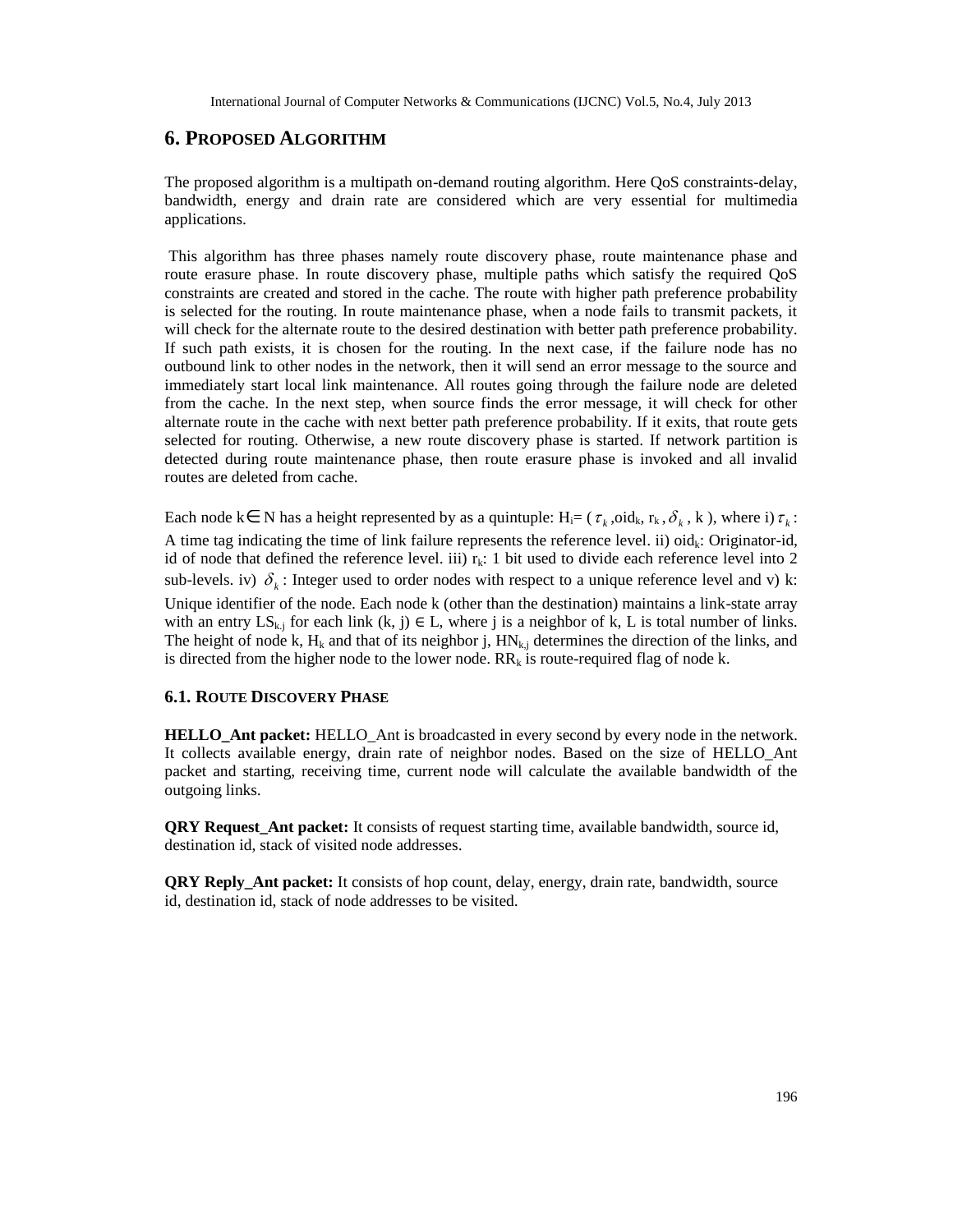| Pkt_Type =<br>HELLO | Energy | Drain<br>rate | time | <b>Starting</b> |
|---------------------|--------|---------------|------|-----------------|

**Fig. 2.** HELLO\_ Ant packet format



**Fig. 3.** QRY Request\_Ant Packet format



**Fig. 4.** QRY Reply\_Ant Packet format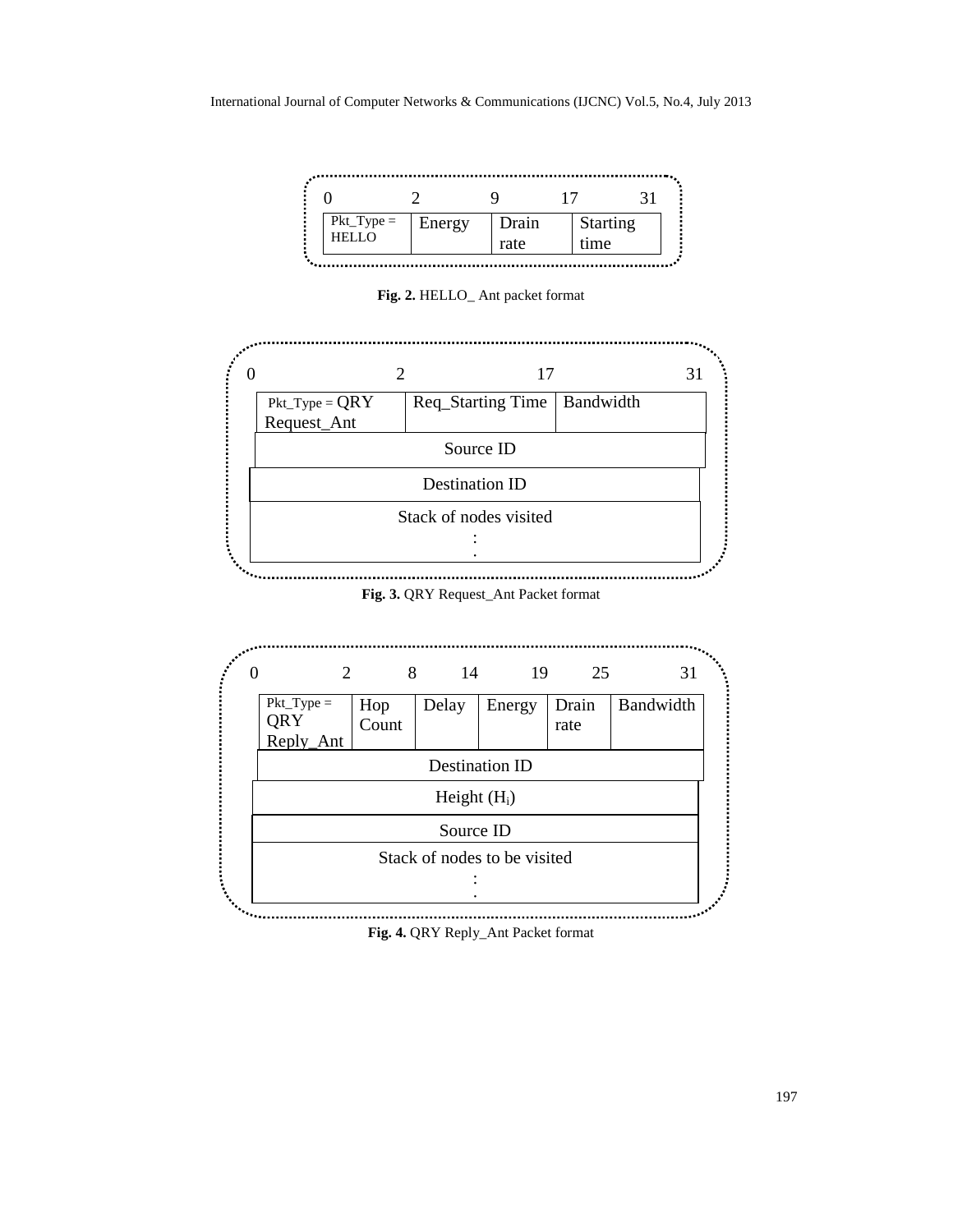## *Algorithm 1: Route Discovery*

#### **BEGIN**

- **Step 1:** Let, Source(S) wants to communicate with the destination (D) with the QoS constraints bandwidth, delay, drain rate, energy. No path exists in the cache previously.
- **Step 2:** S sets its height as NULL initially i.e (-,-,-,-, S).
- **Step 3:** S sends a QRY Request\_Ant packet to its neighbors and if the destination is not one hop away from the intermediate node then node also sets its height as NULL and broadcasts the packet.
- **Step 4:** The QRY Request\_Ant packet collects the information about bandwidth, delay, energy and drain rate during traversal.
- **Step 5:** When an intermediate node k receives a QRY Request\_Ant, it has four options:
	- 5.1. If node k has no downstream links and  $RR_k$  is unset, it rebroadcasts the QRY Request\_Ant packet and sets  $RR_k$ .
	- 5.2. If node k has no downstream links and  $RR_k$  is set, it discards the QRY Request\_Ant packet.
	- 5.3. If node k has at least one downstream link and its height is NULL, it sets its height to  $H_k = min$  ${H_j | j \in N_k} + {0, 0, 0, 1, 0}$  and broadcasts a QRY Reply\_Ant packet.
	- 5.4. If node k has at least one downstream link and its height is non-NULL, and if a QRY Reply\_Ant packet has been broadcast since the link over which the QRY Request\_Ant packet was received became active, it discards the QRY Request\_Ant packet. Otherwise it broadcasts a QRY Reply Ant packet. Also, if  $RR_k$  is set when a link becomes active, it broadcasts a ORY Request\_Ant packet.
- **Step 6:** QRY Reply Ant follows the route corresponding to the QRY Request Ant but in reverse order.
- **Step 7:** When intermediate or source node k receives an QRY Reply\_Ant from a neighbor j, k updates  $HN_{ki}$  to reflect the height of node j received in the QRY Reply\_Ant and performs one activity from the two options:
	- 7.1. If  $RR_k$  is set (implying the height of node k is NULL), node k sets  $H_k = min \{H_j | j \in N_k\} + \{0, 0, 0, 0\}$ 1, 0}, updates the link  $LS_k$ , unsets  $RR_k$  and broadcasts a QRY Reply\_Ant packet with the new information.
	- 7.2. If  $RR_k$  is unset, node k updates the links in  $LS_k$ . Intermediate nodes also update the pheromone table according to equation (1) and calculate the path preference probability according to equation (5) and also update the probability table, and set the lower level node as downstream node.
- **Step 8:** Source also calculates the Path Preference probability.
- **Step 9:** If the calculated path preference probability is better than the requirements then the path is accepted and stored in the cache.
- **Step 10:** The path with the better Path Preference Probability is selected for data transmission.

**END**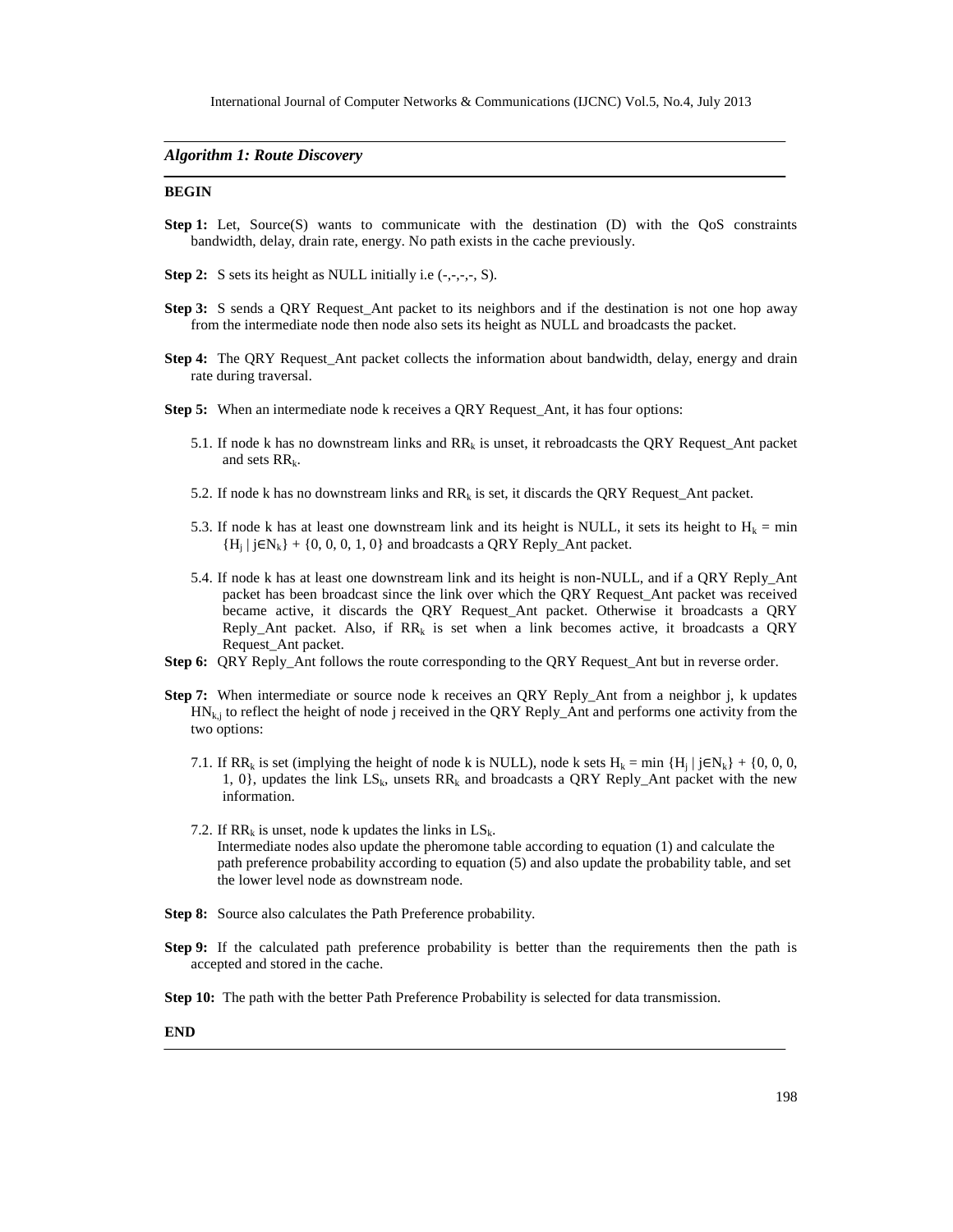## **6.2. ROUTE MAINTENANCE PHASE**



**Fig. 5.** UPD packet format for a node (k)



**UPD packet:** It contains the destination id (did), height of the node (say,  $H_k$  of node k) that is broadcasting the packet.

**Error packet:** It contains the Source id, Originator id of the node.

A node k is said to have no downstream links if  $H_k < HN_{ki}$  for all non-NULL neighbors j∈N<sub>k</sub>.

#### *Algorithm 2: Route Maintenance*

#### **BEGIN**

Here 2 cases can occur:

**Case 1:** When an intermediate node k detects the route failure, if it has an outbound link  $(H_k > HN_{k,i})$ i.e. another unexpired route exists in the cache, the route with better Path Preference Probability is selected for routing.

**Case 2:** When an intermediate node detects the route failure, if it has no outbound link the following sequence of steps are performed:

- **Step 1:** The node generates an Error packet and sends to the source node and all intermediate nodes delete routes from their cache which contains that node.
- **Step 2:** As soon as source receives the error packet, it deletes routes from the cache which contain the node and if an unexpired route exists in the cache, the route with next better Path Preference Probability is selected for routing.
- **Step 3:** After sending the Error packet, the node where link failure occur, starts local link maintenance according to the following conditions:

a. **Generate:** Node k has no downstream links due to link failure.

 $(\tau_k, \text{oid}_k, r_k) = (t, k, 0)$ , where t is the time of failure.

 $(\delta_k, k) = (0, k).$ 

Node k defines a new reference level, if k has no upstream neighbors, it sets  $H_k = NULL$ .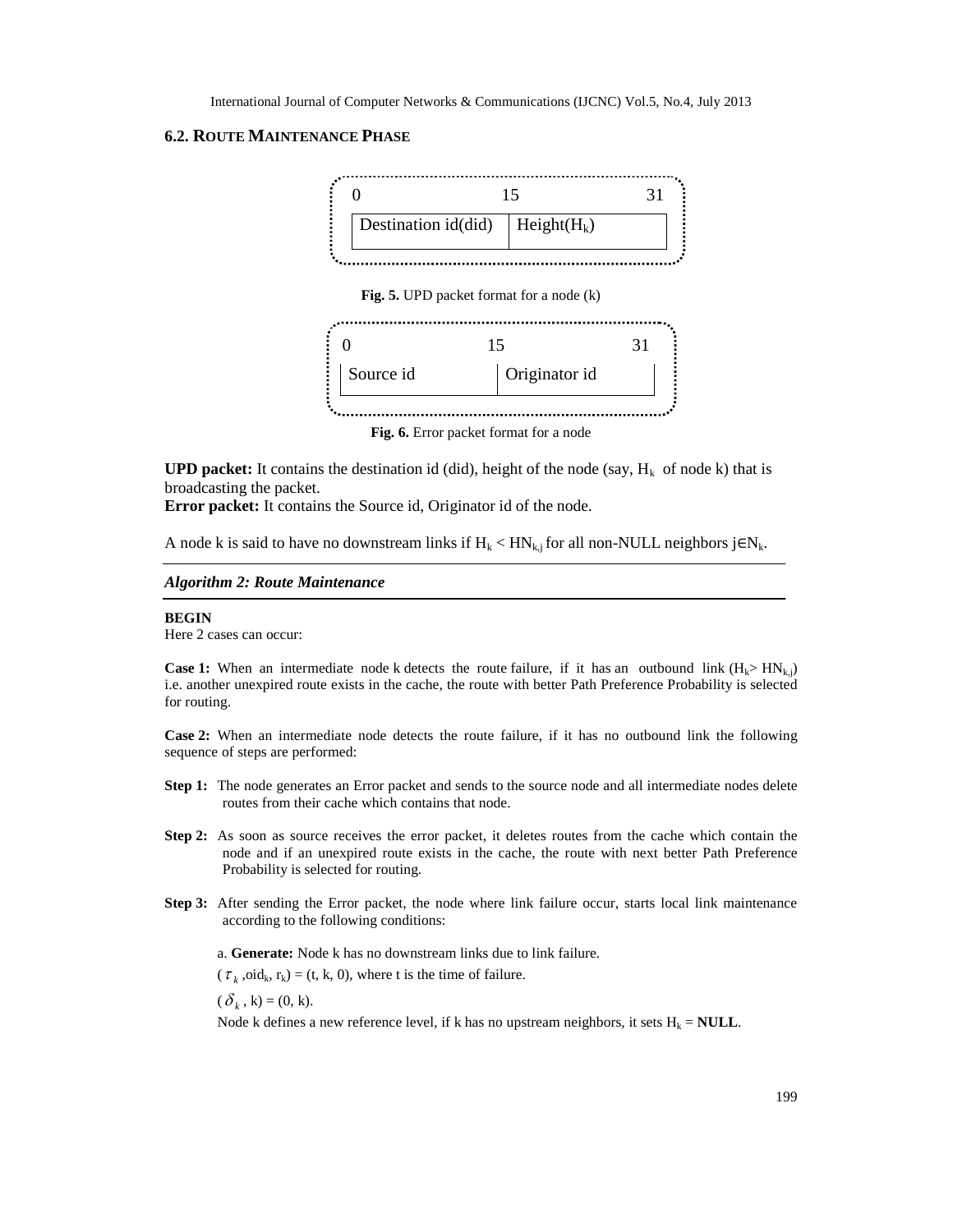b. **Propagate:** Node k has no downstream links due to link reversal following receipt of an UPD and the ordered sets ( $\tau_k$ , oid<sub>k</sub>,  $r_k$ ) are not equal for all  $j \in N_k$ .

$$
(\tau_k, \text{oid}_k, r_k) = \max \{ (\tau_k, \text{oid}_k, r_k) \mid j \in N_k \}
$$

 $(\delta_k^k, k) = \{ \min \{ \delta_j \mid j \in N_k \text{ with } (\tau_j^j, \text{oid}_j, \tau_j) = \max \{ (\tau_j^j, \text{oid}_j, \tau_j) \} - 1, k \}.$ 

Node k propagates the reference level of its highest neighbors and chooses a reference lower than all neighbors of that reference level.

c. **Reflect:** Node k have no downstream links due to link reversal following receipt of an UPD packet and the sets ( $\tau_j$ ,oid<sub>j</sub>, r<sub>j</sub>) are equal with r<sub>j</sub>=0 for all j∈N<sub>k</sub>.

$$
(\tau_k, \text{oid}_k, r_k) = (\tau_j, \text{oid}_j, 1)
$$

$$
(\delta_k, k) = (0, k).
$$

Node k reflects back the reference level by setting the r bit.

d. **Detect:** Node i has no downstream links due to link reversal following receipt of an UPD packet and the sets ( $\tau_j$ , oid<sub>j</sub>, r<sub>j</sub>) are equal with r<sub>j</sub>=1 for all j∈N<sub>k</sub> and oid<sub>k</sub>=k.

$$
(\tau_k, \text{oid}_k, r_k) = (\underline{\phantom{A}}, \underline{\phantom{A}}, \underline{\phantom{A}})
$$

 $(\delta_k, k) = (\_, k).$ 

Node k has detected a partition and route erasure phase invoked (described below).

e. **Generate:** Node k has no downstream links due to link reversal following receipt of an UPD packet and the sets ( $\tau_j$ ,oid<sub>j</sub>, r<sub>j</sub>) are equal with r<sub>j</sub>=1 for all  $j \in N_k$  and oid<sub>j</sub>∈k.

 $(\tau_k, \text{oid}_k, r_k) = (t, k, 0)$ , where t is the time of failure.

 $(\delta_k, k) = (0, k).$ 

Node k experienced a link failure between the time it propagated a reference level and the reflected higher sub-level returned from all neighbors. This link failure required no reaction.

**Step 4:** Finally, after performing step 2, step 3, if the cache contains no unexpired routes, again a new route discovery phase is started.

#### **END**

#### **6.3 ROUTE ERASURE PHASE**



**Fig. 7.** CLR packet format of a node

**CLR packet:** It consists of destination id (did) and the reference level of node. It is used to erase invalid routes.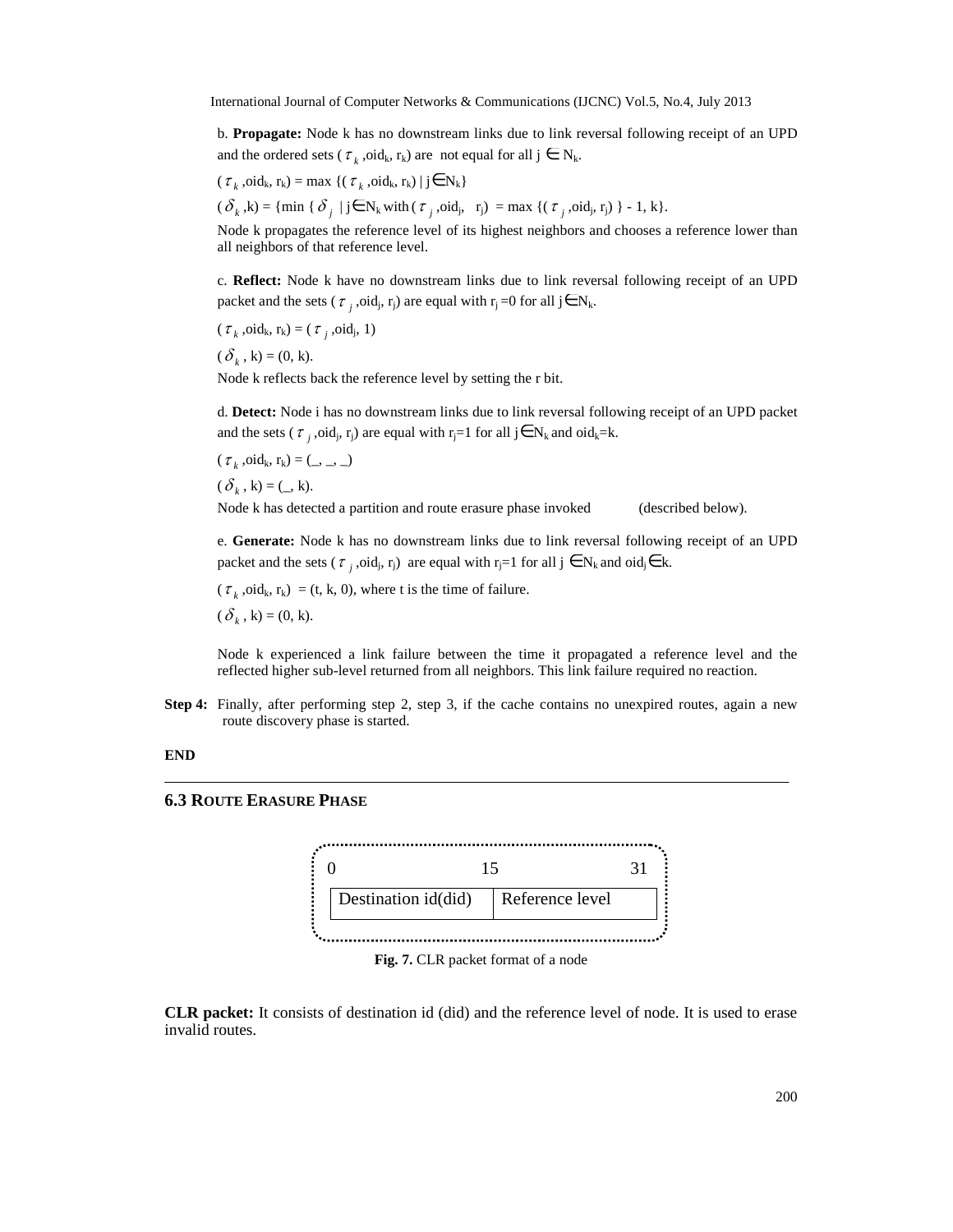Route erasure is initiated upon the detection of a partition. Node k sets its height and the height entry for each j  $\in N_k$  to NULL. However, if the destination is a neighbor, the corresponding height array is set to ZERO. Node k then updates its link-state array LS, and broadcasts a CLR packet that consists of a destination id, did and the reflected sub-level of node k,  $(\tau_k, \text{oid}_k, 1)$ . When a node k receives a CLR packet from a neighbor j $\in N_k$ , it reacts according to the following steps of Algorithm 3:

# *Algorithm 3: Route Erasure*

## **BEGIN**

- **Step 1:** If the reference level in the CLR packet matches that of node k, it sets its height and the height entry for each neighbor  $j \in N_k$  to NULL (unless the destination is a neighbor, in which case the corresponding height array is set to ZERO), updates all the entries in its link-state array LS, and broadcasts a CLR packet.
- **Step 2:** If the reference level in the CLR packet does not match that of node k, it sets the height entry for each neighbor j  $\in N_k$  (with the same reference level in the CLR packet) to NULL and updates the corresponding link-state array entries.
- **Step 3:** Lastly, the hop in error is removed from the node's route cache and all routes containing the hop are eliminated.

## **END**

## **7. PERFORMANCE ANALYSIS**

The proposed algorithm is an adaptive routing algorithm. So, it is suitable for the network where node mobility is higher and no centralized control exists. It takes the advantages of both TORA and Ant Colony Optimization technique.

i) This algorithm is a distributed routing algorithm and each router works autonomously and in ACO no routing table is transmitted to neighbor or all other nodes. So, this decreases the routing overhead.

ii) This algorithm finds multiple paths between source and the destination. Again, ACO always not find shortest path, rather at the time of path set up it also taken care of the QoS requirements and for this, link quality is improved. Besides this, if multiple paths exits and as, ant store paths which satisfies the QoS requirements, losing any one path cannot effect the communication, which is very necessary for the real time and multimedia communication. Use of multi path routing also increases the packet delivery ratio, decreases the packet loss rate. It also utilizes the bandwidth properly and for this, throughput and network stability or lifetime increase.

iii) This proposed algorithm's design is aimed at minimizing the aggregate bandwidth by minimizing the control packets. It also minimizes the communication overhead by localizing algorithmic reaction to topological changes. Especially in case of link failure, the number of nodes that must participate in the reaction is minimized in comparison with the other routing algorithms. In the first phase of route maintenance of the algorithm, if link failure occurs and that time a downstream link exists then only the route with valid QoS requirements are selected for routing. So, it minimizes the number of control packets and available bandwidth utilized properly. iv) This algorithm performs better in case of dense network. Because, in that case more number of paths are generated and stored in then cache, which also increases reliability by increasing packet delivery ratio.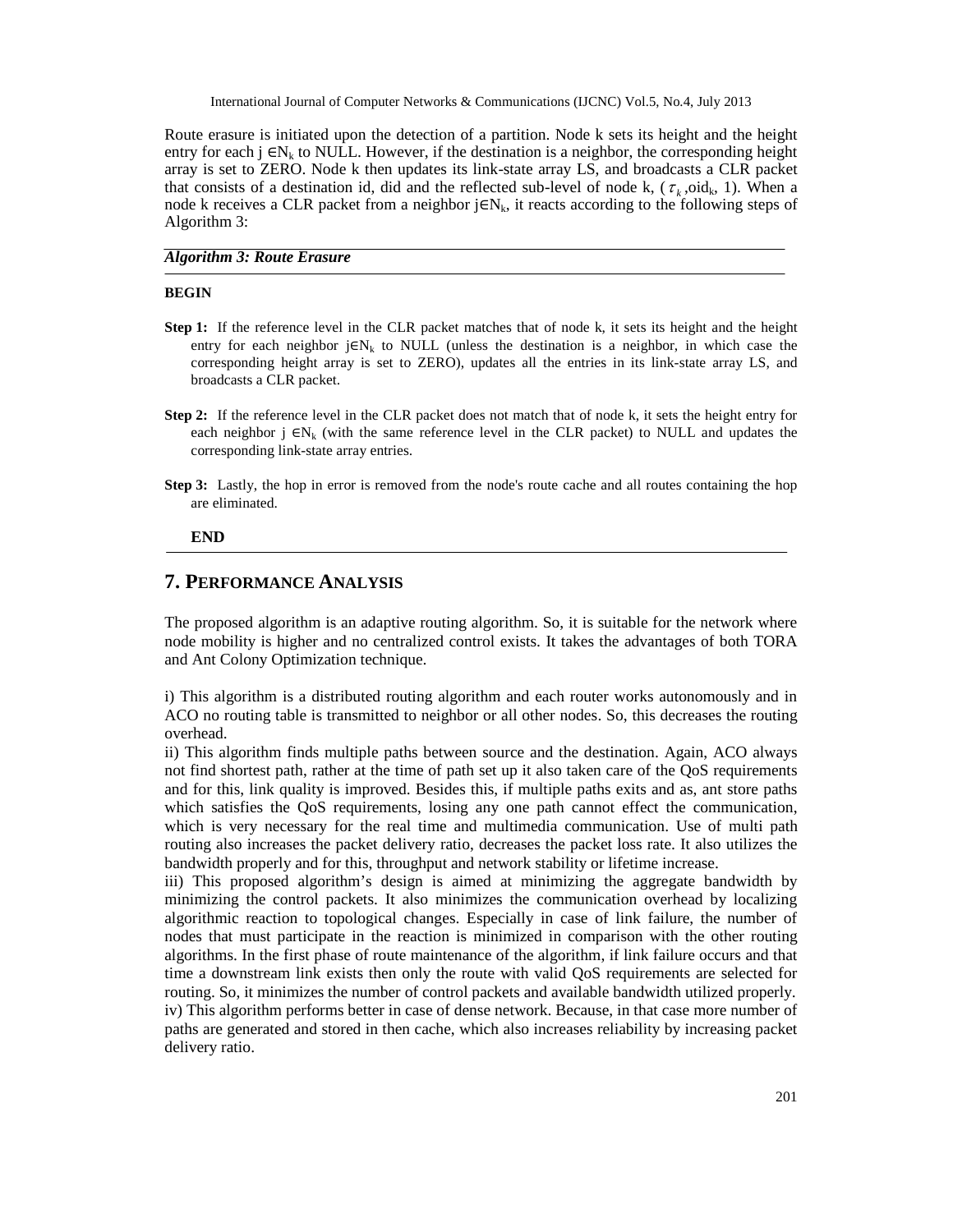v) Here, QoS constraints energy of individual nodes and the drain rate of each node are taken into account. Hence, nodes which satisfy the minimum energy requirements participate in the routing. It decreases the packet loss and obviously network becomes more stable.

vi) It is a loop free routing, which reduces the end to end delay and packet loss. Packet delivery ratio automatically increases and so as the throughput.

# **8. CONCLUSION & FUTURE WORKS**

QoS aware routing in MANET is a challenging task. Many research works have been carried out in this area. In this paper, an ant based QoS aware multipath routing algorithm is proposed which supports real time and multimedia applications. This algorithm is more adaptive and energy efficient which takes node's remaining energy as well as drain rate (i.e. energy dissipation rate) as QoS parameter. It selects the node which has sufficient resource to satisfy the QoS constraints. In high mobility cases it is very efficient in terms of quick route maintenance. This algorithm takes care of end to end delay, available bandwidth, and hop count as QoS parameter which increases network throughput. It is a multipath routing which increases network stability which is very important for multimedia application as here uninterrupted data transmission is required for increasing the throughput. This routing decreases number of control packets which reduces routing overhead and utilizes bandwidth properly which is also very efficient especially in case of dense networks.

In our future work we will simulate this proposed routing scheme and will compare it with the other QoS aware routing algorithms.

# **ACKNOWLEDGEMENTS**

The authors would like to thank West Bengal University Technology, Kolkata, India for the supports and facilities provided to carry out this research. The authors also thank the reviewers for their constructive and helpful comments.

## **REFERENCES**

- [1] P., Deepalakshmi, S., Radhakrishnan, (2009), "Ant Colony Based QoS Routing Algorithm for Mobile Ad Hoc Networks", *International Journal of Recent Trends in Engineering*, Vol. 1, No. 1, pp. 459-462.
- [2] S. B., Wankhade, M. S., Ali, (2011), "Route Failure Management Technique for Ant Based Routing in MANET", *International Journal of Scientific & Engineering Research*, Vol. 2, No. 9.
- [3] R., Asokan, A. M., Natarajan, C., Venkatesh, (2008),"Ant Based Dynamic Source Routing Protocol to Support Multiple Quality of Service (QoS) Metrics in Mobile Ad Hoc Networks", *International Journal of Computer Science and Security*, Vol. 2, No. 3.
- [4] S., Kannan, T., Kalaikumaran, S., Karthik, V. P., Arunachalam, (2010), "Ant Colony Optimization for Routing in Mobile Ad-Hoc Networks", *International Journal of Soft Computing*, Vol. 5, No. 6, pp. 223-228.
- [5] P., Deepalakshmi, S., Radhakrishnan, (2011), "An ant colony-based multi objective quality of service routing for mobile ad hoc networks", *EURASIP Journal on Wireless Communications and Networking*.
- [6] I., Kassabalidis, M. A., El-Sharkawi, R. J., Marks, P., Arabshahi, A. A., Gray, (2002), "Swarm Intelligence for Routing in Communication Networks", *IEEE Globecom*.
- [7] S. J., Mirabedini, M., Teshnehlab, M. H, Shenasa, A., Movaghar, A. M., Rahmani, (2008), "AFAR: Adaptive fuzzy ant based routing for communication networks", *Journal of Zhejiang University Science A*, Vol. 9, No. 12, pp. 1666-1675.